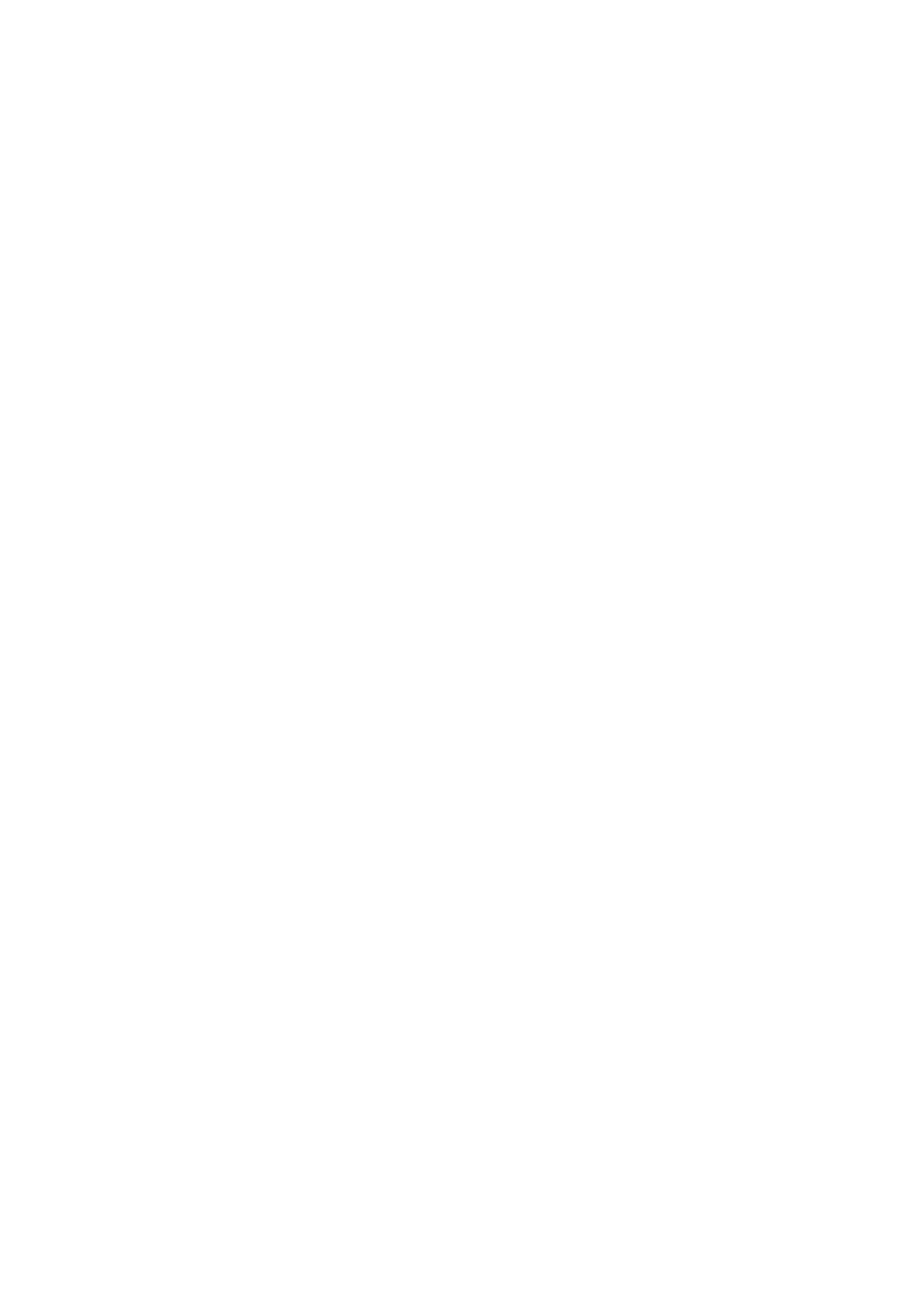## **Economic Development Department**



# **Green Paper**

### **Annual Company Fees 13 August 2010**

#### **PURPOSE OF CONSULTATION**

The purpose of this consultation is to seek the views of the public on issues relating to the level of annual company fees in Jersey. The consultation seeks to ascertain whether the annual company fee is set at an appropriate total level so that:

- 1. The States (and accordingly the people of Jersey) receive an appropriate level of benefit from those choosing to incorporate companies in Jersey
- 2. The level of fee charged is not such as to discourage business from coming to Jersey or setting up business in Jersey.

The Consultation is issued by the Economic Development Department following the Treasury Minister's commitment to the States in December 2009 to review the situation. It is the Treasury Department's role to advise on the appropriate level of fee payable to the States of Jersey and for the Economic Development Minister to lodge Regulations setting the level of fee to be agreed by the States of Jersey under the Companies (Jersey) Law 1991.

This Consultation is issued jointly with the Jersey Financial Services Commission (the Commission) as part of the proposed increase in fees includes an increase in fee charged by the Commission. This also represents the Commission's consultation in respect of the proposed fee increase under Article 201 of the Companies Law.

Respondents are invited to comment by answering the questions set out at the end of the green paper.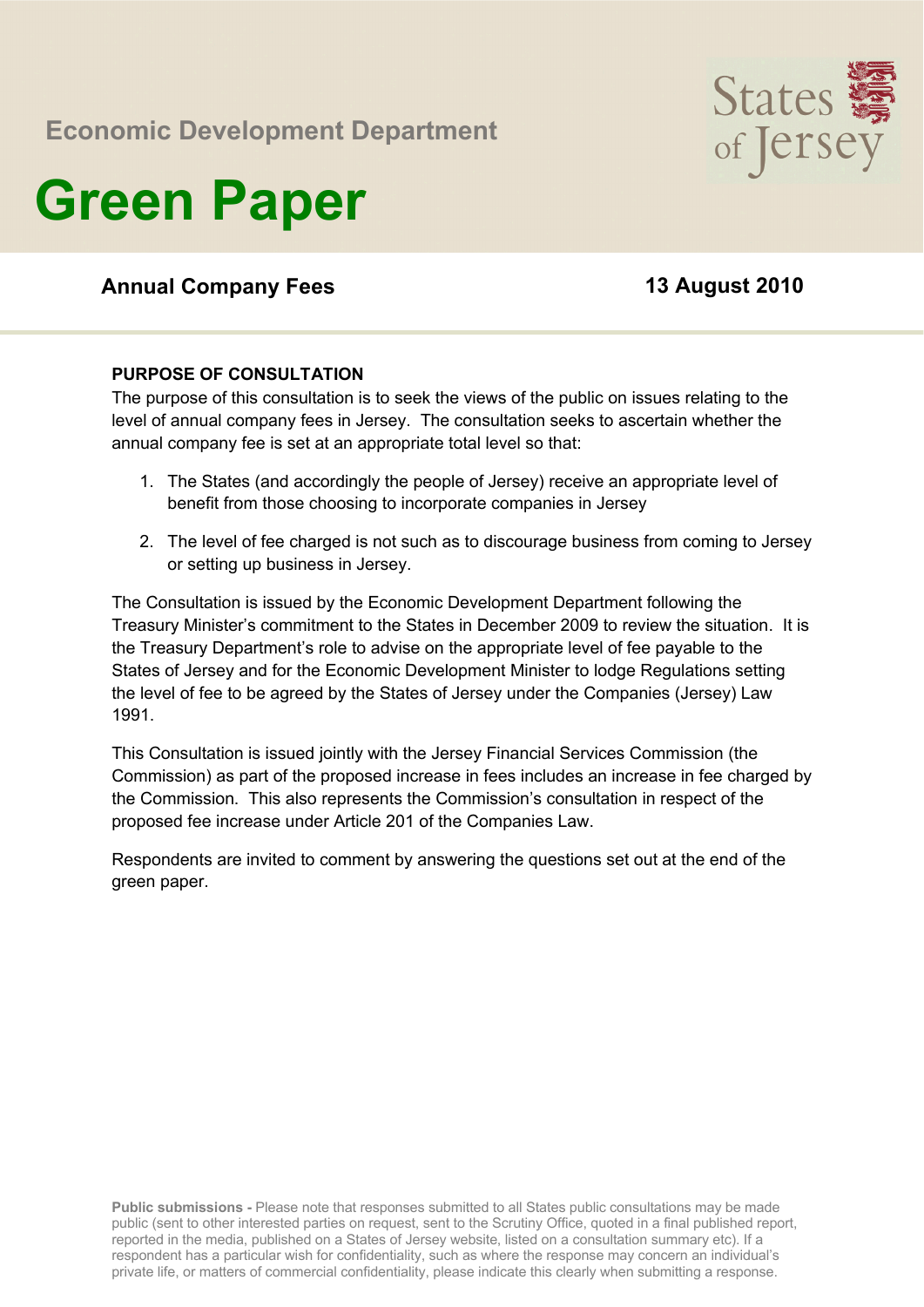#### **DEADLINE FOR RESPONSES**

Friday 24 September 2010

#### PLEASE SEND RESPONSES TO:

| Kevin Lemasney<br>Assistant Director, Performance and<br>Operations<br>Economic Development Department<br>States of Jersey<br>$3rd$ Floor<br>Liberation Place<br>St Helier, Jersey<br>JE11BB |  | Heather Bestwick at Jersey Finance Limited is<br>co-ordinating an industry response that will<br>incorporate any matters raised by local firms or<br>entities. Her contact details are:<br><b>Heather Bestwick</b><br>Jersey Finance Limited<br>48-50 Esplanade<br><b>St Helier</b> |  |                       |                                   |                          |                                                                           |
|----------------------------------------------------------------------------------------------------------------------------------------------------------------------------------------------|--|-------------------------------------------------------------------------------------------------------------------------------------------------------------------------------------------------------------------------------------------------------------------------------------|--|-----------------------|-----------------------------------|--------------------------|---------------------------------------------------------------------------|
|                                                                                                                                                                                              |  |                                                                                                                                                                                                                                                                                     |  | Jersey                |                                   |                          |                                                                           |
|                                                                                                                                                                                              |  |                                                                                                                                                                                                                                                                                     |  | Telephone:            | 01534 448861                      | JE2 3QB                  |                                                                           |
|                                                                                                                                                                                              |  |                                                                                                                                                                                                                                                                                     |  | Facsimile:<br>e-mail: | 01534 448171<br>k.lemasney@gov.je | Telephone:<br>Facsimile: | 01534 836004<br>01534 836001<br>e-mail: Heather.Bestwick@jerseyfinance.je |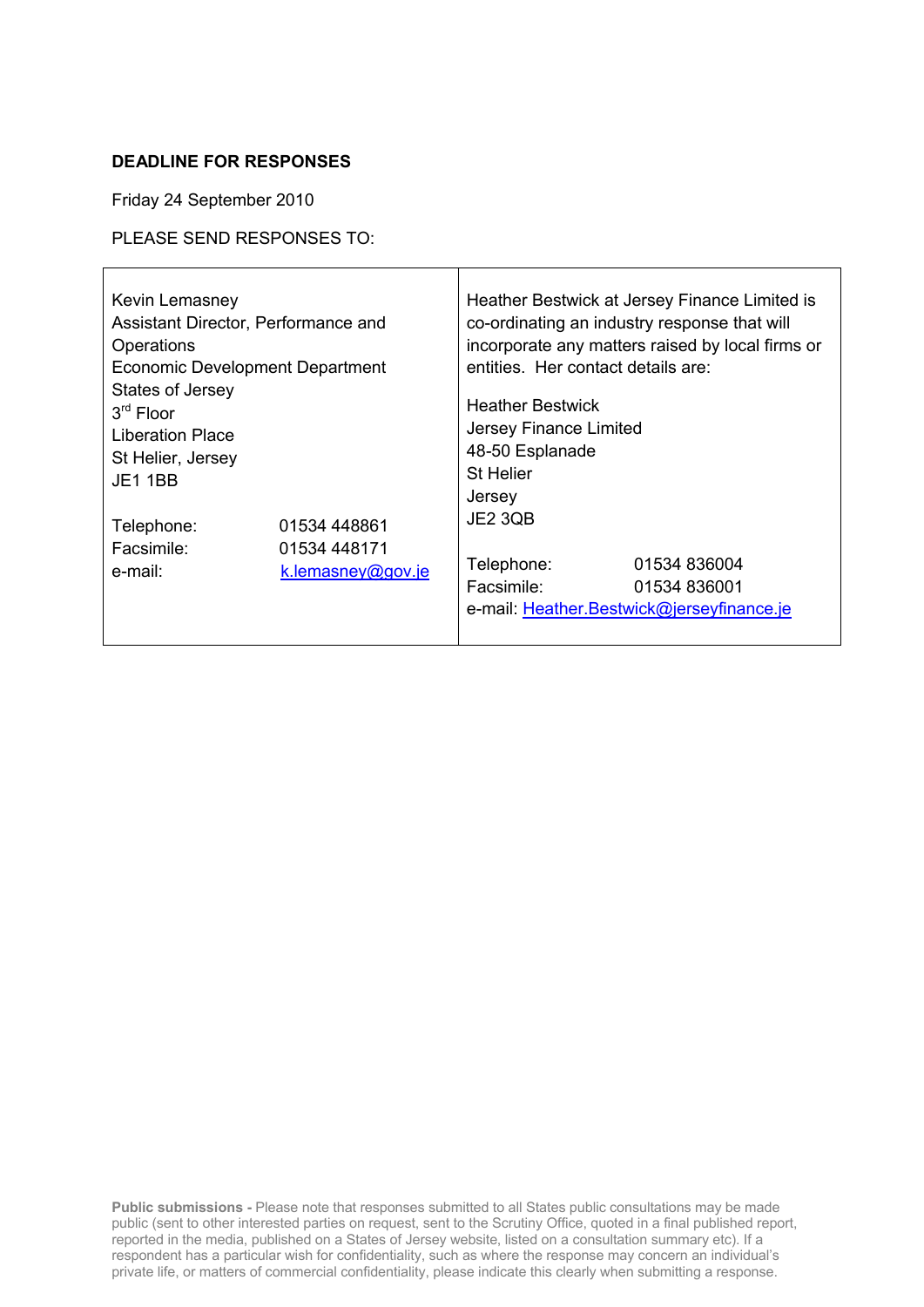#### **1. Introduction: The Company and Company fees**

- 1.1. The company is used globally as the vehicle of choice by many businesses, small and large. It is one of the key entities utilised in Jersey and there are approximately 33,400 companies registered at the Jersey Registry of Companies. The advantages of operating through a company include that it has separate legal personality and perpetual succession.
- 1.2. The Registry has been developing IT systems in recent years in order to provide a more technologically efficient service. The aim of this IT development is to provide more of a service online and to enable the automation of the production of documents. This benefits users by making the Registry more efficient and helps to provide a better service. Such developments do not increase the running costs of the Registry, but can also lead to savings in staff time and cost reductions such as the use of less paper. The proposed JFSC increase of £5 is to cover increased inflationary costs as well as to continue the IT development. For the avoidance of all doubt this £5 increase would be included in the overall proposed increase in company annual fees to £100.
- 1.3. This consultation paper is issued jointly with the Commission in respect of this specific section so that the Commission has consulted in respect of publishing an increased fee under Article 201 of the Companies Law.
- 1.4. Companies incorporated in Jersey are obliged to pay £150 to the Commission annually on filing their annual returns. This fee has not increased since 2003. Since 2008, this sum is made up of two elements:

(i) a fee (currently £35) set by the Commission under Article 201(1) of the Companies Law, intended to cover the Commission's administrative costs, which is retained by the Commission and (ii) an additional amount (currently £115) set by the States under Article 201(2) of the Companies (Jersey) Law 1991 and passed on by the Commission to the Treasurer of the States. This element is used to finance general government expenditure.

- 1.5. However, all companies pay one fee of £150 and so this distinction is not significant. For the remainder of this consultation we shall simply refer to Jersey companies being charged an 'annual company fee' of £150.
- 1.6. In addition to this, certain classes of company, known as International Service Entities ("**ISEs**"), satisfy their obligations to Goods and Services Tax ("**GST**") through an annual fee to the Comptroller of Income Tax, currently set at £100 in most cases. Frequently, this fee is in fact paid to the Comptroller by a trust company business administering the company in question, but in most (if not all cases) this cost is passed on to the company in question. Thus the total annual statutory fee for many Jersey companies, and in particular those that qualify as ISEs, is effectively £250.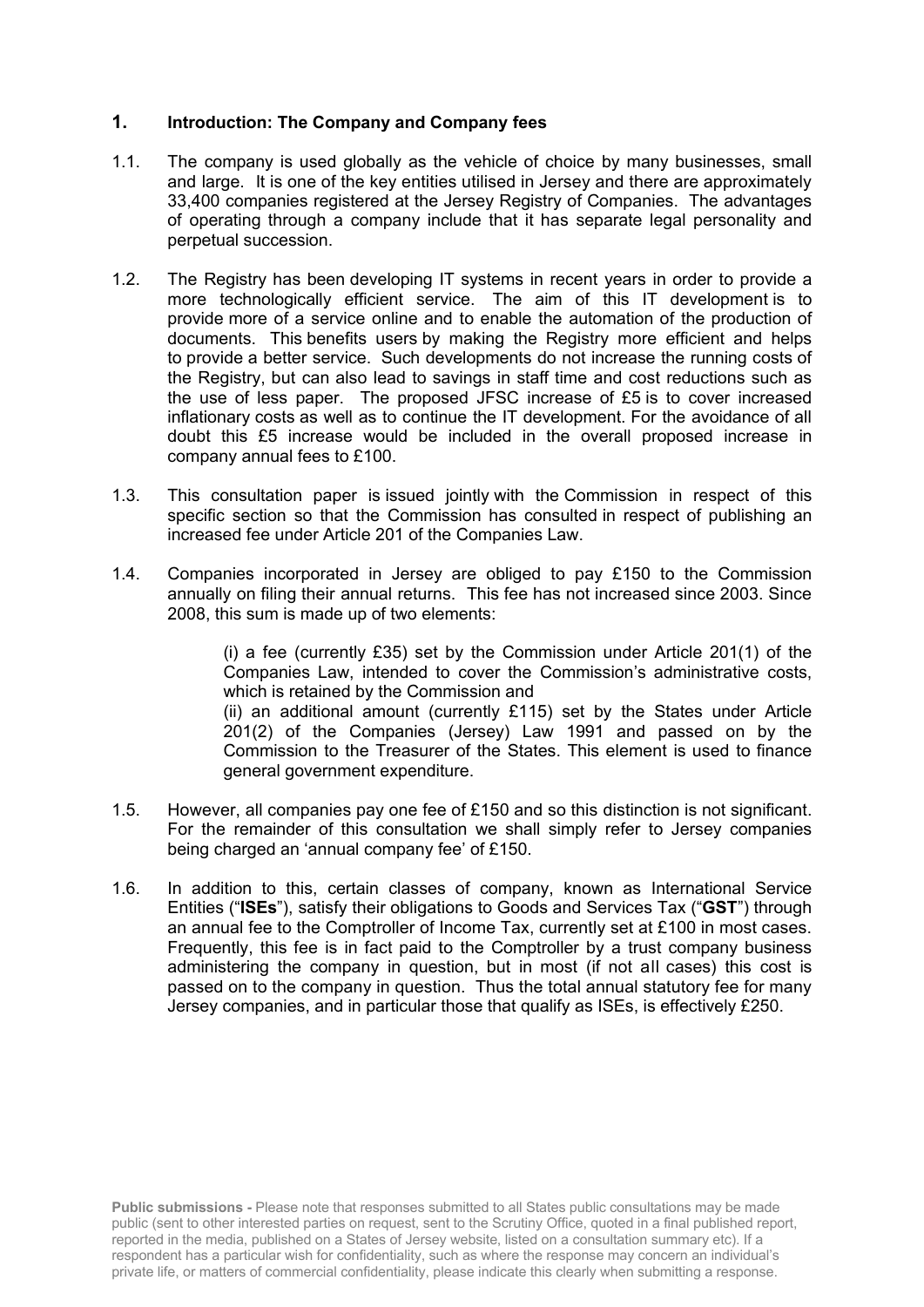- 1.7. In this consultation paper references to the annual company fee refers to the £150 paid by all Jersey incorporated companies. The combined annual company fee and ISE fee, totalling £250 and paid by many Jersey resident companies, is referred to as the total statutory fee.
- 1.8. Jersey banks, trust companies and other service providers, such as lawyers and accountants, derive significant revenues from their clients who use companies incorporated here, which in turn leads to job creation and tax receipts for the States and so provides economic benefit to the Island in addition to the annual company fee.
- 1.9. This consultation seeks to ascertain whether the annual company fee is set at an appropriate total level so that (a) the States (and accordingly the people of Jersey) receive an appropriate level of benefit from those choosing to incorporate companies in Jersey and (b) the level of fee charged is not such as to discourage business from coming to Jersey or setting up business in Jersey. Respondents are invited to comment on these issues by answering the questions set out at the end of the paper.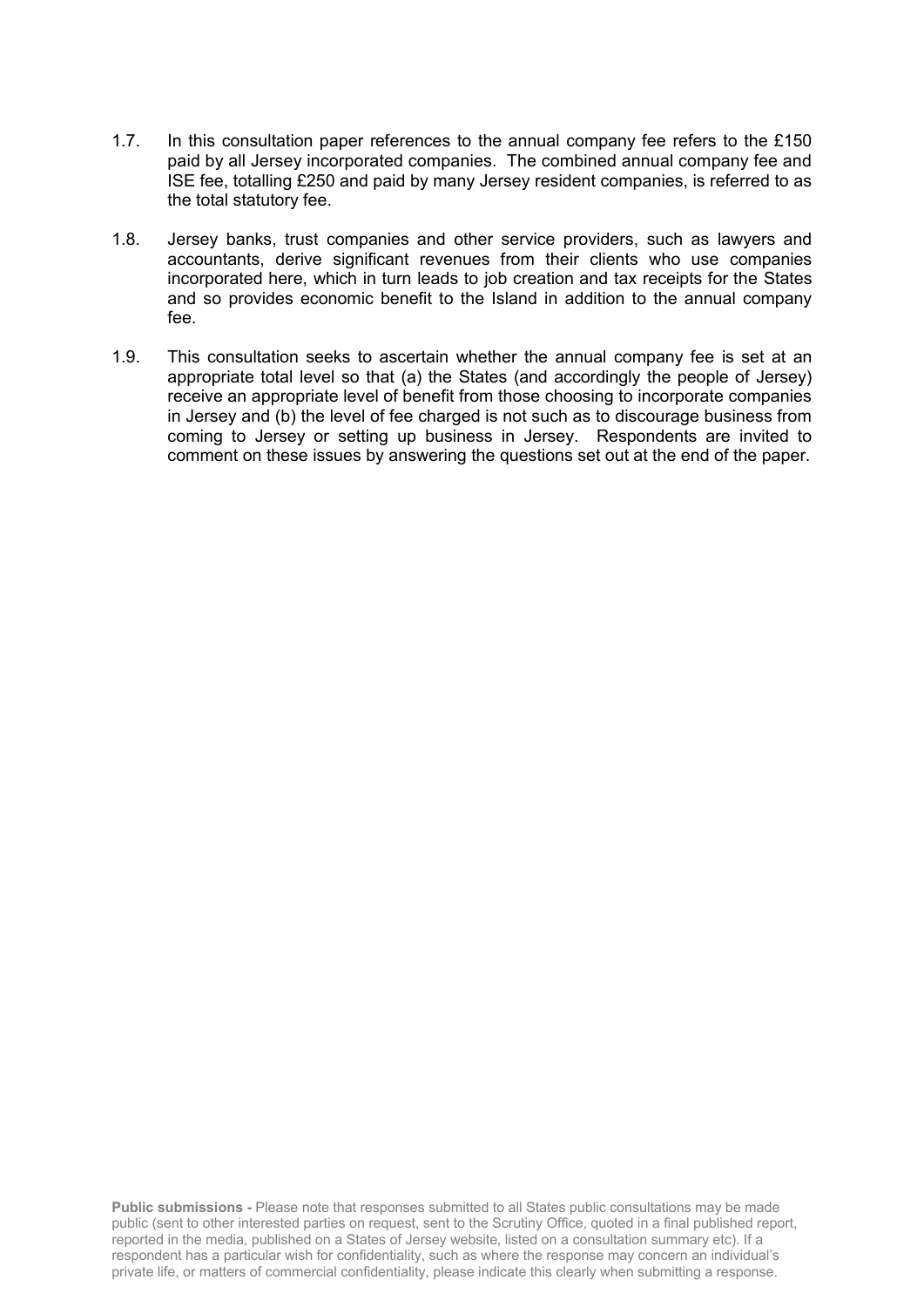#### **2. Comparison exercise**

- 2.1. An independent comparison exercise has been conducted, comparing company fees charged in Jersey with those in potential competitor jurisdictions. Respondents are invited to give their views as to which jurisdictions may be considered to be key competitors in relation to company incorporations. Our initial view is that key competitors would include the Isle of Man, Guernsey, the British Virgin Islands and the Cayman Islands.
- 2.2. The results of the review are summarised in the following table:

| Total comparable annual company fees |                       |              |                     |                       |              |  |
|--------------------------------------|-----------------------|--------------|---------------------|-----------------------|--------------|--|
|                                      | <b>Annual company</b> | Other annual | <b>Total annual</b> | <b>Variation from</b> |              |  |
|                                      | return fee            | fees         | fees                | <b>Jersey</b>         |              |  |
|                                      | £                     | £            | £                   | £                     |              |  |
| <b>Key competitors</b>               |                       |              |                     |                       |              |  |
| Cayman                               | 485                   |              | 485                 | $+235$                |              |  |
| <b>BVI</b>                           | 400                   |              | 400                 | $+150$                | -ii          |  |
| Isle of Man                          | 360                   |              | 360                 | $+110$                |              |  |
| <b>Jersey</b>                        | 150                   | 100          | 250                 | $+0$                  | -iii         |  |
| Guernsey - non financial             |                       |              |                     |                       |              |  |
| services                             | 250                   |              | 250                 | $+0$                  | iv.          |  |
| Guernsey - financial                 |                       |              |                     |                       |              |  |
| services                             | 500                   |              | 500                 | $+250$                | $\mathsf{v}$ |  |
| <b>Other jurisdictions</b>           |                       |              |                     |                       |              |  |
| <b>Bermuda</b>                       | 1,325                 |              | 1,325               | $+1,075$              | vi           |  |
| Panama                               | 65                    | 195          | 260                 | $+10$                 | vii          |  |
|                                      | 135                   |              | 135                 | $-115$                |              |  |
| Luxembourg                           |                       |              |                     |                       |              |  |
| Gibraltar                            | 45                    |              | 45                  | $-205$                |              |  |
| Hong Kong                            | 39                    |              | 39                  | $-211$                |              |  |
| Ireland                              | 35                    |              | 35                  | $-215$                |              |  |
| Singapore                            | 0                     |              | 0                   | $-250$                |              |  |
| Switzerland                          | 0                     |              | 0                   | $-250$                |              |  |
|                                      |                       |              |                     |                       |              |  |

#### **Notes**

i Using the scale for exempted and "ordinary non-resident" companies. Exempted companies are most commonly used for international holding vehicles as they have the option to apply for tax exemption certificates guaranteeing them against the introduction of corporate taxes for up to 30 years. The scale for ordinary companies starts at £245.

ii This fee applies to companies with a share capital of less than \$50,000 and which are not prohibited from issuing bearer shares. The annual fee for companies with the same restrictions on their share capital but which are prohibited from issuing bearer shares is £230. iii Other fees are ISE fees.

iv This is the fee for non-financial services companies.

v The fee in Guernsey for companies within the financial services sector and administered by financial services entities is £500 per annum with limited exceptions.

vi These are the fees for exempted and overseas companies. The scale for local companies starts at £430.

vii Other fees is the annual corporate tax of £195 (£160 in the company's first year).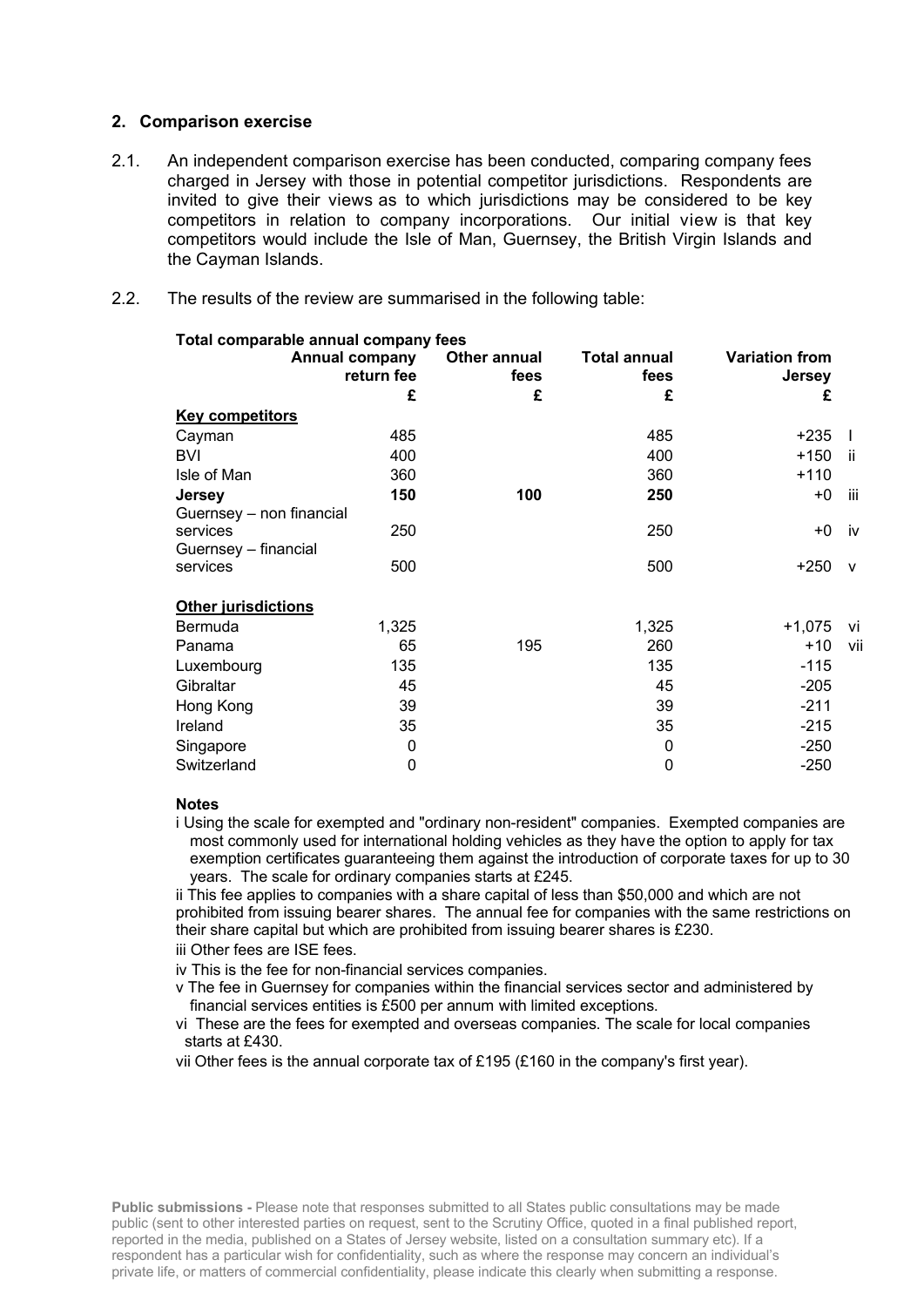- 2.3. For the purposes of this review, a fee was taken to be a sum payable to any statutory authority which is not calculated by reference to the level of profitability or activity undertaken by the company. Administration costs were not included, nor were costs associated with complying with company law requirements such as the preparation of accounts. For the avoidance of doubt, corporate taxes were outside the scope of this review, apart from Panama's minimum annual tax as this is payable by every company regardless of levels of income and as such has many of the characteristics of a fee. Although all of these aspects impact on location decision, in the event of a level playing field the cost of incorporating a company can be relevant.
- 2.4. The table shows that Jersey's annual company fees in comparison to, the Isle of Man, Guernsey, the British Virgin Islands and the Cayman Islands (considered to be key competitors for this purpose), are at the bottom of the range. This is a result of recent significant fee increases in several of these jurisdictions.
- 2.5. In order to ascertain the potential for increasing company annual company fees in Jersey, a comparison is made between Jersey's fees and those in the other Crown Dependencies. While fees in the British Virgin Islands and the Cayman Islands are slightly higher, it is difficult to directly compare the effect of an increase in fees in Jersey with these jurisdictions when there are other relevant costs and regulatory differences which are understood to be a significant influence in the decision where to locate business.
- 2.6. There would therefore seem to be some scope to increase Jersey company fees without a significant loss of competitive position. However, if Jersey increased its fees without considering the position in the Isle of Man and Guernsey, there would be a risk that business would be lost, given that the jurisdictions are closely linked in the minds of many investors and costs directly compared when deciding where to locate business.
- 2.7. As noted in 1.6, it is important to note that many companies in Jersey pay total annual statutory fees of £250.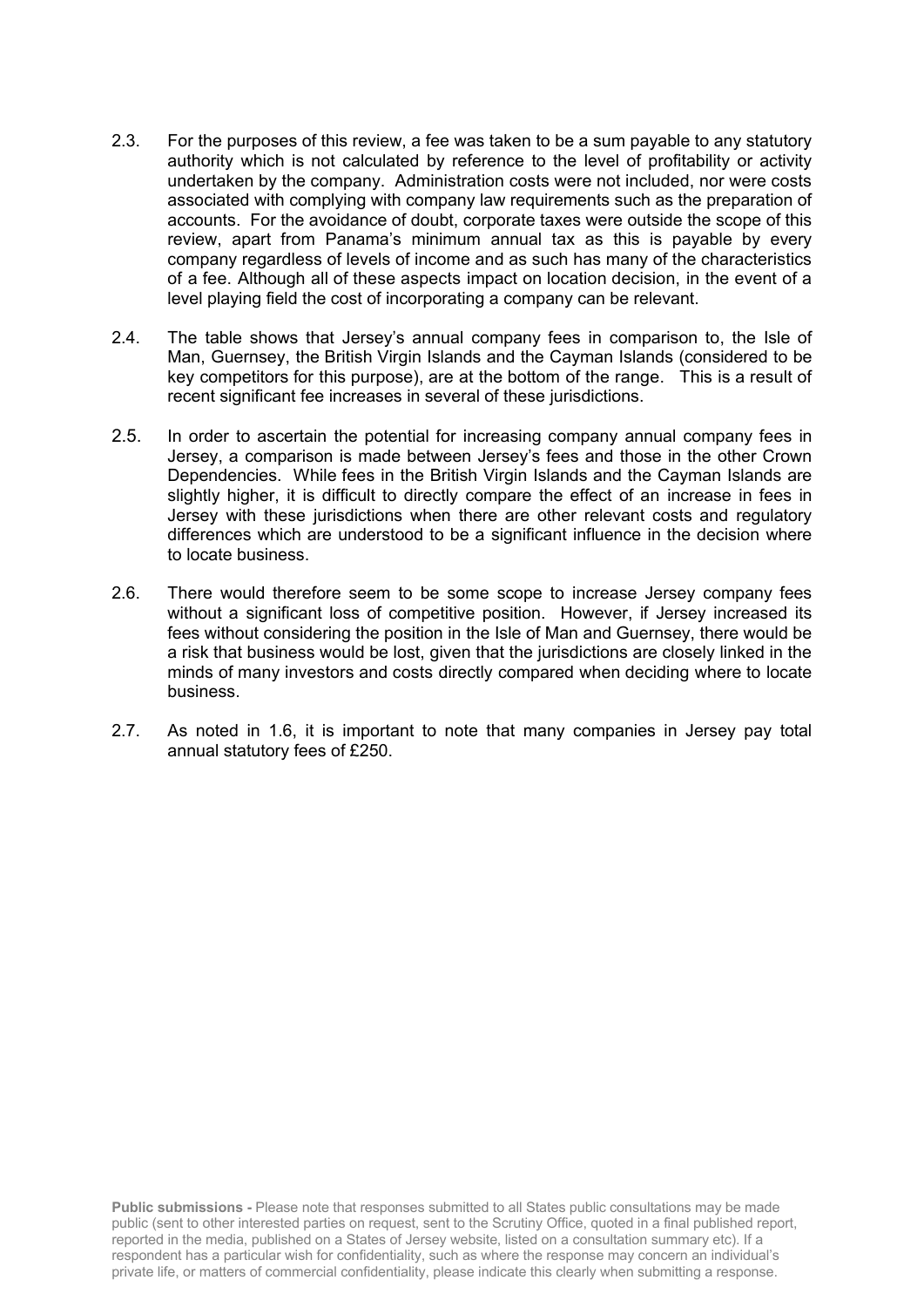#### **3. Flat or tiered structures for company fees**

- 3.1. There are two types of structures for company fees. Jersey currently has a flat rate of company fees (although the ISE fee does add an extra tier to the structure in certain circumstances). This flat structure is one of the advantages of Jersey's fee system. Because fees are charged at a flat rate they are easy to ascertain and provide certainty to businesses of the applicable rate.
- 3.2. Some other jurisdictions do not have a flat rate of fees. Guernsey for example has a tiered system of fees. More complex tiered structures can lead to debate by companies as to the correct applicable level of fees. This surrounding uncertainty can lead to potential losses in fees collected as well as increased administration costs.
- 3.3. If Jersey were to increase company fees, it is thought that it would be beneficial to maintain the advantages of the current flat rate system. Therefore, it is proposed that any increase should remain within a flat structure rather than moving to a complicated tiered structure.

#### **4. Comparison between impact of increasing the annual company fee and increasing the ISE fee**

- 4.1. If the decision is made to increase the total level of annual statutory fees, then the question arises as to whether that increase should take effect by increasing the annual return fee or by increasing the fee for ISE status under the GST Law.
- 4.2. Although there is substantial overlap between companies incorporated in Jersey (of which there are around 33,400) and entities subject to the basic ISE fee (of which there are around 33,000), these groups are not identical. Jersey companies with no international element to their business (as is the case for many local businesses) do not qualify ISE status and accordingly will not pay this fee, but will instead collect or pay GST on the normal basis. Such companies pay only the £150 annual company fee. On the other hand, ISE status also applies to entities which are not companies, such as foundations and partnerships. In some cases, such as partnerships, this may be the only annual fee payable.
- 4.3. Different levels of ISE fee are paid by different classes of company, ranging from £100 to more than £30,000. A separate review of the level and structure of ISE fees is currently underway as part of the Fiscal Strategy Review and it is therefore recommended that ISE fees should remain level until those reviews are completed.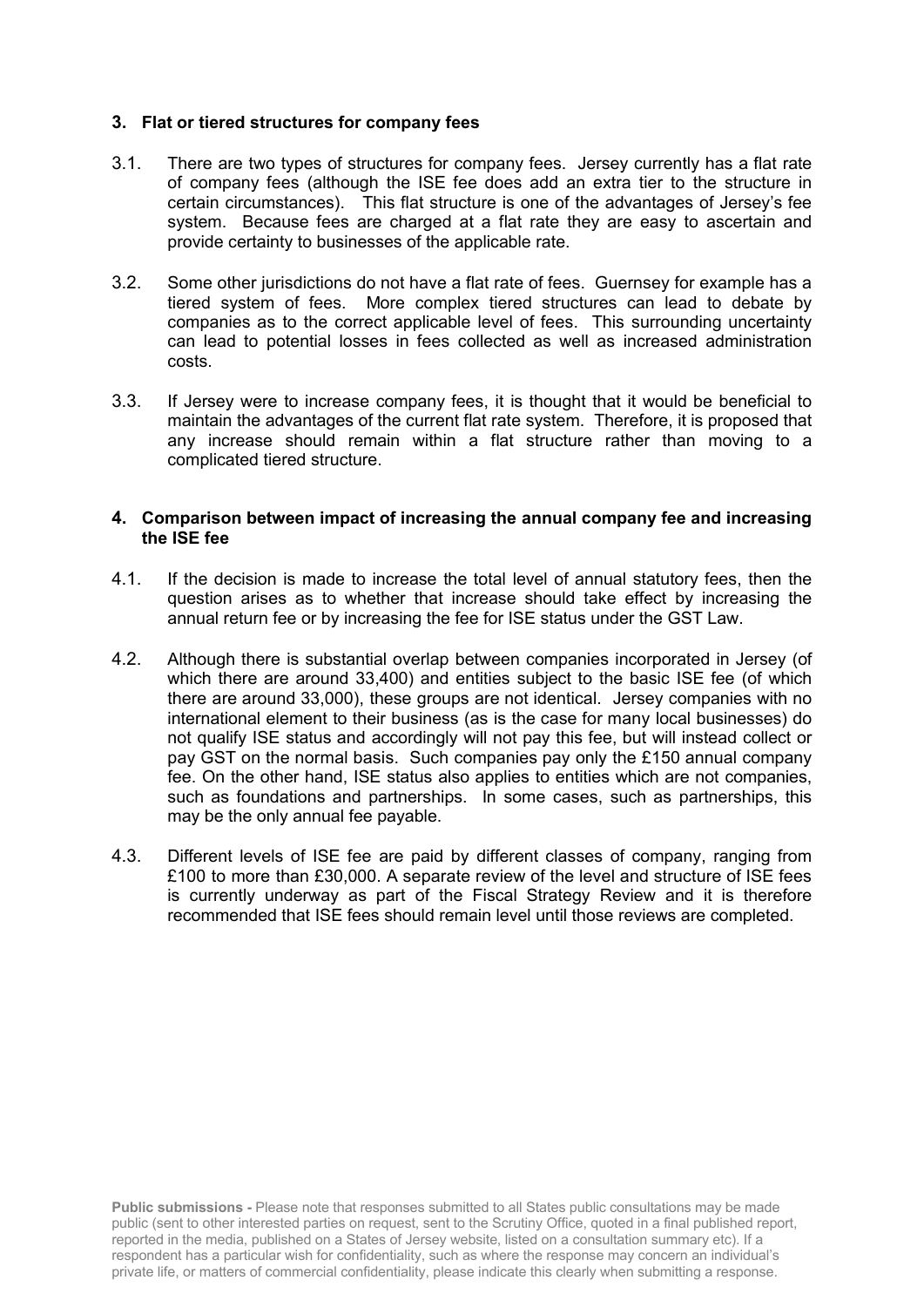#### **5. Amount of potential increase in the Annual Company Fee**

- 5.1. Companies in Jersey pay a lower rate of annual company fee than many of our key competitors - the other Crown Dependencies, the British Virgin Islands and the Cayman Islands (see 2.3 above).
- 5.2. The annual return fee has not increased in Jersey since January 2003. If fees had been increased in line with inflation the annual company fee would currently be approximately £200 (using the Statistics Unit's inflation calculator). However, it is beneficial to business and the administrator of fees that this fee stays at the same level for a length of time rather than being increased on an annual basis. This provides certainty as to the level of annual company fee and does not result in costly inefficiencies through companies paying the incorrect amount. If the consultation responses indicate that an increase to £250 now, which is greater than it would be if the rate of inflation applied, would not result in the loss of business Government would commit to retaining that level of fees for at least 3 years and not seek an annual inflationary increase.
- 5.3. Comparing our fees with our closest neighbour, the annual company fees payable by companies in Jersey (which are not ISEs) are between £100 to £250 less in Jersey than in Guernsey, with the financial services entities and those administered by financial services entities paying £500 per year.
- 5.4. In the Isle of Man the annual return fees payable by companies are set at £360 for all companies. This is a higher amount than companies pay in Jersey even taking into consideration the ISE fee.
- 5.5. It is understood that as a general rule, other costs and regulatory differences are not so significantly different in the other Crown Dependencies that they would lead to business relocating in these jurisdictions providing company fees remain competitive.
- 5.6. Therefore, considering the amount of fees levied in the other Crown Dependencies, there would seem to be the potential to increase Jersey annual company fees. It appears from the data analysed that an increase of £100 in the rate of annual return fees applicable to all Jersey companies may be possible without a significant change in Jersey's internationally competitive position.
- 5.7. If such an increase was implemented in Jersey, the new fee of £250 (excluding ISE fees) would match the current base fee in Guernsey of £250. The total fee for ISE companies would be £350 which would be close to the level applicable in the Isle of Man (£360). For internationally competitive reasons, it is not recommended that the total annual return fees payable by any company increase the level applicable in the Isle of Man.
- 5.8. A further consideration relating to the level of company fees is the effect on local trading businesses. The issue is whether an increase in fees would reduce the competitiveness of local trading companies so that an increase would be counterproductive. Further relevant factors include the cost of the fees relative to the general costs of conducting business, and whether the benefits of incorporation are proportional to the costs incurred.

**Public submissions -** Please note that responses submitted to all States public consultations may be made public (sent to other interested parties on request, sent to the Scrutiny Office, quoted in a final published report, reported in the media, published on a States of Jersey website, listed on a consultation summary etc). If a respondent has a particular wish for confidentiality, such as where the response may concern an individual's private life, or matters of commercial confidentiality, please indicate this clearly when submitting a response.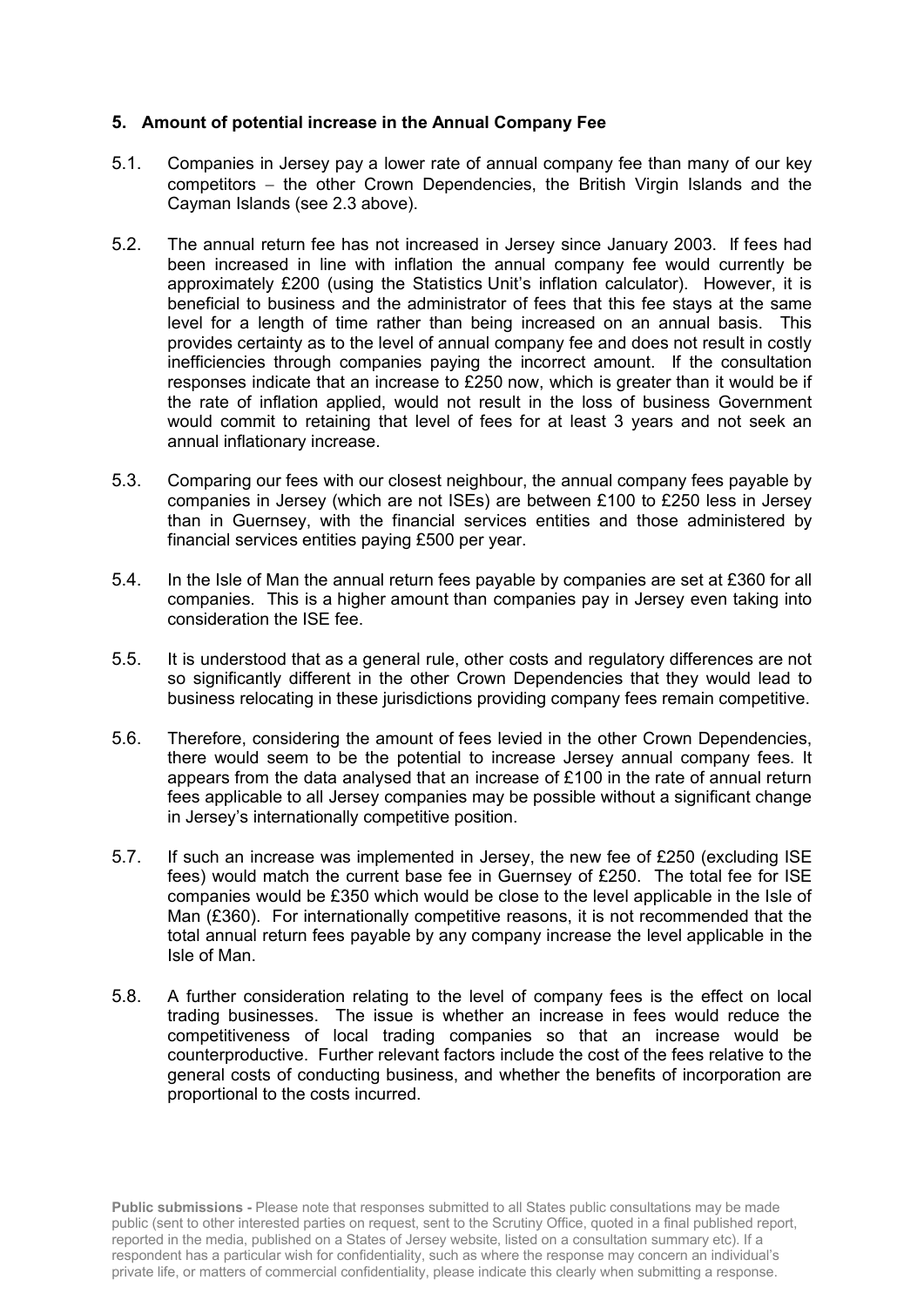- 5.9. Should an increase to £250 be implemented, it is considered that the base level of fee should be fixed for a length of time in order to provide certainty to local businesses. This consultation paper seeks to determine whether the fee should in future be linked to inflation or whether it should be fixed for a certain number of years.
- 5.10. Paragraph 1.4 stated that the company fee is divided into two parts and included a fee set by the Commission under Article 201(1) of the Companies Law, intended to cover the Commission's administrative costs. Following communication with the Commission, it is proposed that the necessary increase in the administrative levy should be included in the overall proposed increase of  $£100$  (i.e. there will be no separate increase by the Commission).

#### **6. Recommendations**

- 6.1 It is recommended that:
	- an increase is made to the Jersey company annual return fee from £150 to £250.
	- any increase in company fees should retain a flat fee structure.
	- the ISE fee should not increase while other reviews are ongoing.
	- the total annual fees payable by Jersey companies including the ISE fee should not exceed those payable in the Isle of Man (currently £360 per year).
	- should the proposed rise be implemented the Jersey government should commit to keeping the base fee at £250 for at least 3 years.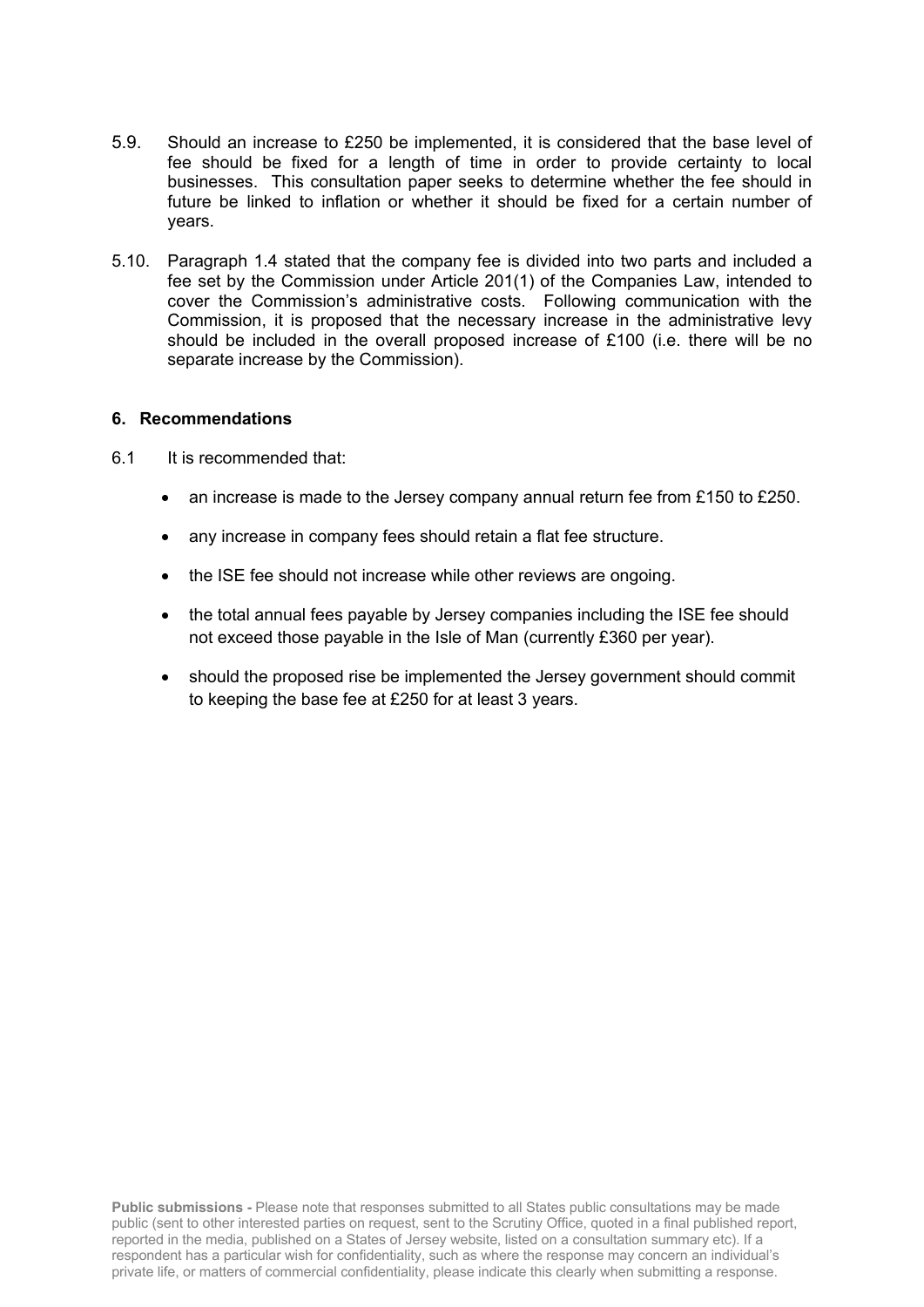#### **QUESTIONS FOR RESPONDENTS**

- 1. What is the likely impact on Jersey as a place to do business of an increase in the level of annual company fee?
- 2. What is the likely internationally competitive impact of an increase in the total level of Jersey annual statutory fees?
- 3. What are the advantages and/or disadvantages of keeping a flat system of Jersey company fees?
- 4. Do respondents agree that the increase in annual statutory fees should be by increasing the annual company fee and that the ISE fee should remain unchanged until such time as the other reviews of taxation and ISE fees are completed?
- 5. Do respondents agree that the company annual fee should not exceed the base fee (for non financial services companies) charged by Guernsey (£250)?
- 6. Do respondents agree that total annual statutory fees (a combination of annual company fees and the £100 ISE fee) should not exceed the amount charged by the Isle of Man (£360)?
- 7. If an increase were to be implemented, would an above inflationary increase now be acceptable if the Government committed to fix that rate for a period of say 3 years?
- 8. Are there any alternative proposals that should be considered by Government?